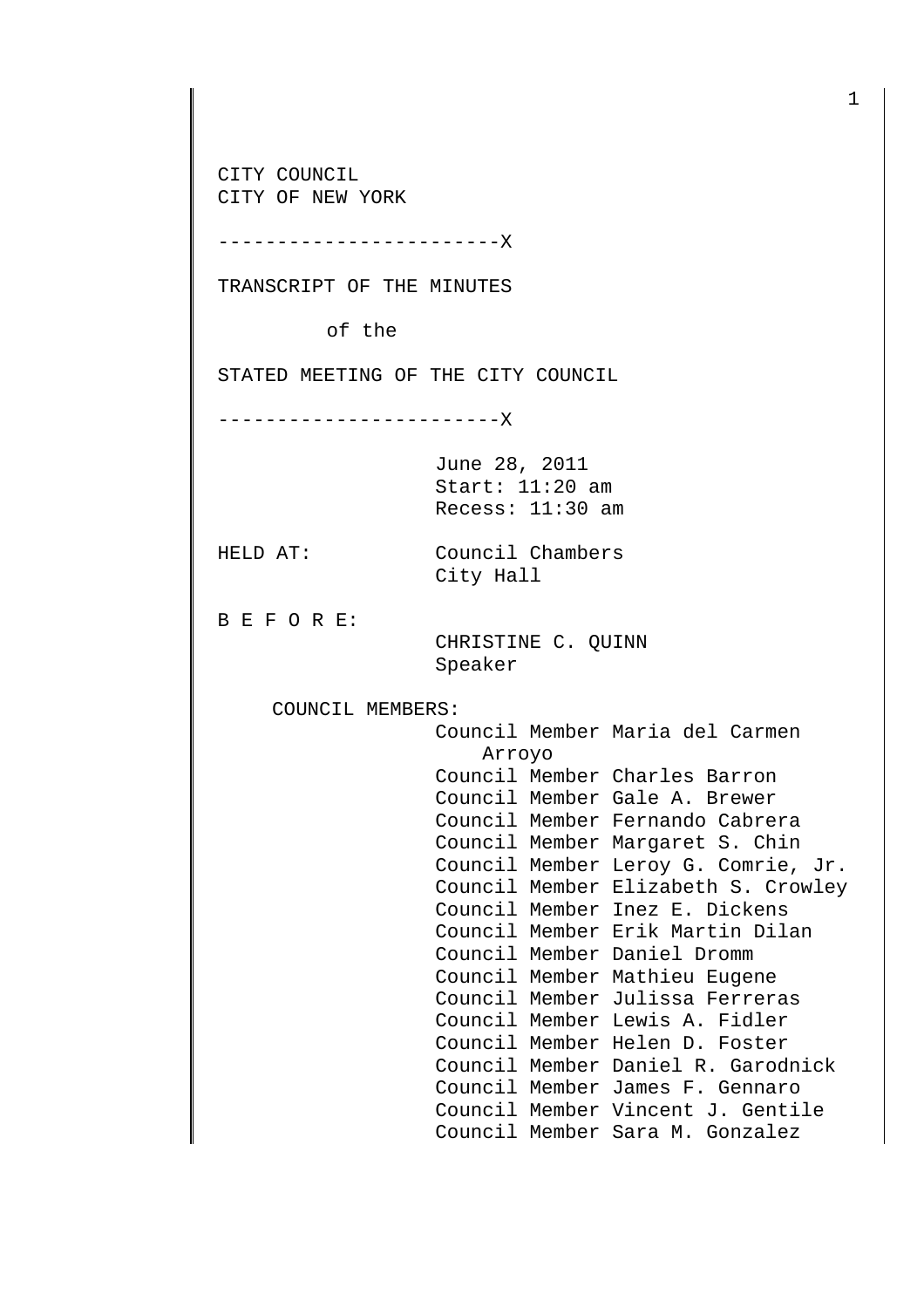## A P P E A R A N C E S [CONTINUED] COUNCIL MEMBERS:

 Council Member David G. Greenfield Council Member Daniel J. Halloran III Council Member Vincent M. Ignizio Council Member Robert Jackson Council Member Letitia James Council Member Peter A. Koo Council Member G. Oliver Koppell Council Member Karen Koslowitz Council Member Brad S. Lander Council Member Jessica S. Lappin Council Member Stephen T. Levin Council Member Melissa Mark- Viverito Council Member Darlene Mealy Council Member Rosie Mendez Council Member Michael C. Nelson Council Member James S. Oddo Council Member Annabel Palma Council Member Domenic M. Recchia Jr. Council Member Diana Reyna Council Member Joel Rivera Council Member Ydanis A. Rodriguez Council Member Deborah L. Rose Council Member James Sanders, Jr. Council Member Larry B. Seabrook Council Member Eric A. Ulrich Council Member James Vacca Council Member Peter F. Vallone Jr. Council Member James G. Van Bramer Council Member Albert Vann Council Member Mark S. Weprin Council Member Jumaane D. Williams Council Member Ruben Wills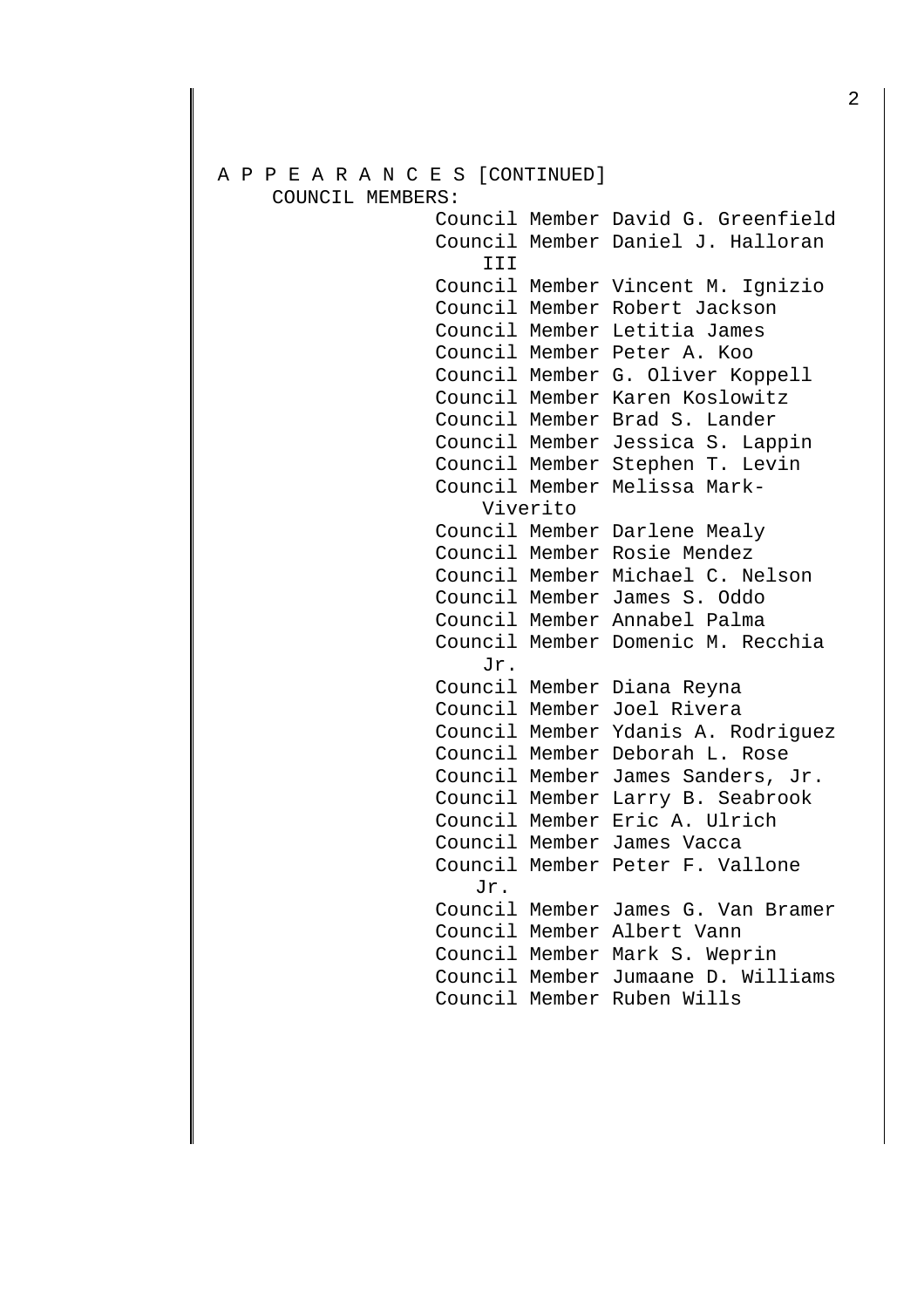## A P P E A R A N C E S [CONTINUED]

Joel Rivera Majority Leader New York City Council

Committee Clerk New York City Council

Christine C. Quinn Speaker New York City Council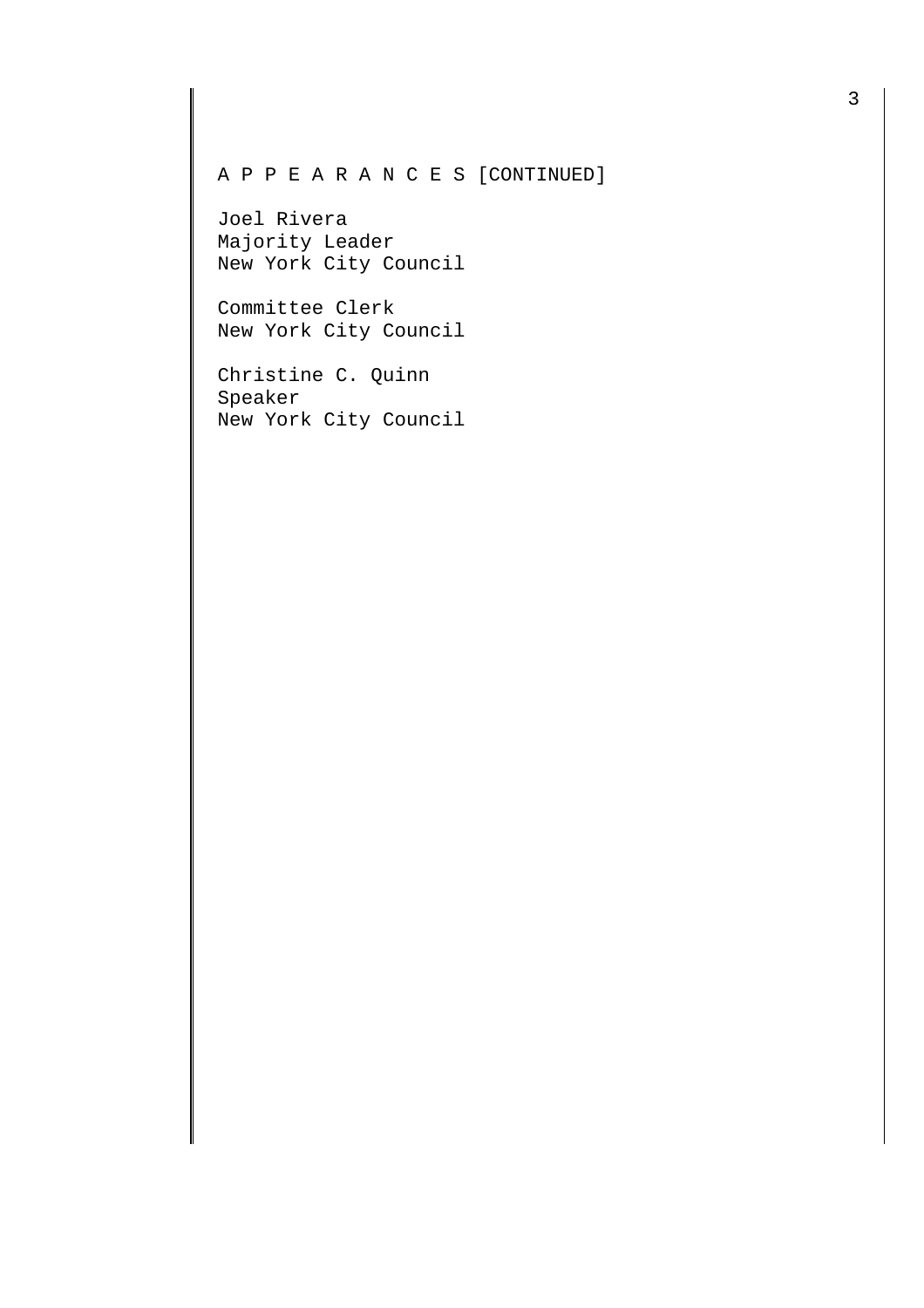| $\mathbf 1$    | $\overline{4}$<br>STATED MEETING                          |
|----------------|-----------------------------------------------------------|
| $\overline{2}$ | [Gavel Banging]                                           |
| 3              | MAJORITY LEADER RIVERA: Good                              |
| 4              | evening ladies and gentlemen. At this point in            |
| 5              | time I'm calling the recessed meeting of June $14^{th}$ , |
| 6              | 2011 to be held on June $28^{th}$ , 2011 in order. At     |
| 7              | this point in time can we please get a roll call?         |
| 8              | COMMITTEE CLERK: Arroyo.                                  |
| 9              | COUNCIL MEMBER ARROYO: Here.                              |
| 10             | COMMITTEE CLERK: Barron.                                  |
| 11             | COUNCIL MEMBER BARRON: Here.                              |
| 12             | COMMITTEE CLERK: Brewer.                                  |
| 13             | COUNCIL MEMBER BREWER: Here.                              |
| 14             | COMMITTEE CLERK: Cabrera.                                 |
| 15             | COUNCIL MEMBER CABRERA: Here.                             |
| 16             | COMMITTEE CLERK: Chin.                                    |
| 17             | COUNCIL MEMBER CHIN: Here.                                |
| 18             | COMMITTEE CLERK: Comrie.                                  |
| 19             | COUNCIL MEMBER COMRIE: Present.                           |
| 20             | COMMITTEE CLERK: Crowley.                                 |
| 21             | COUNCIL MEMBER CROWLEY: Here.                             |
| 22             | COMMITTEE CLERK: Dickens.                                 |
| 23             | COUNCIL MEMBER DICKENS: Here.                             |
| 24             | COMMITTEE CLERK: Dilan.                                   |
| 25             | COUNCIL MEMBER DILAN: Here.                               |
|                |                                                           |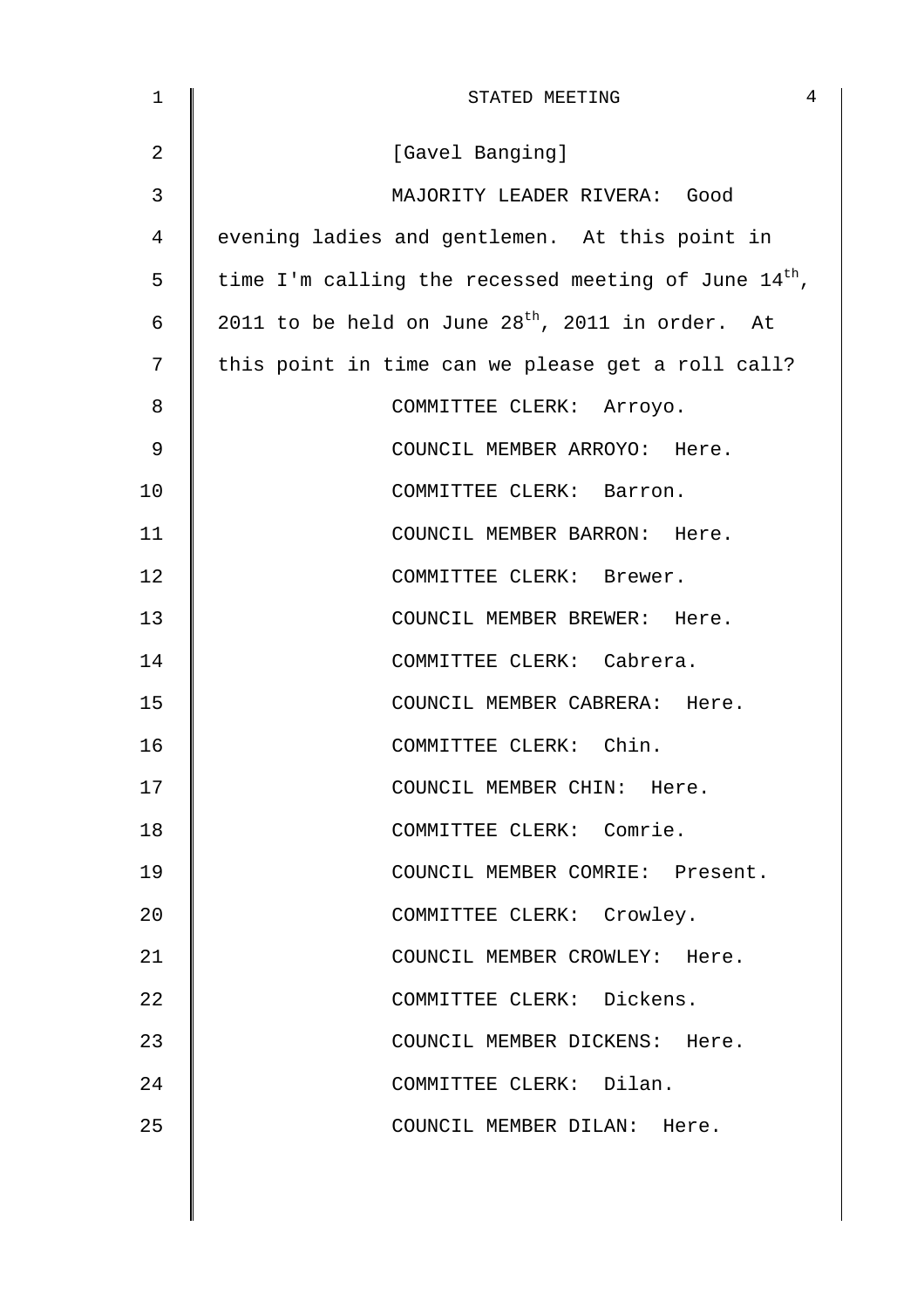| $\mathbf{1}$   | 5<br>STATED MEETING                |
|----------------|------------------------------------|
| $\overline{2}$ | COMMITTEE CLERK: Dromm.            |
| 3              | COUNCIL MEMBER DROMM: Here.        |
| 4              | COMMITTEE CLERK: Eugene.           |
| 5              | COUNCIL MEMBER EUGENE: [No audible |
| 6              | response]                          |
| 7              | COMMITTEE CLERK: Ferreras.         |
| 8              | COUNCIL MEMBER FERRERAS: Here.     |
| 9              | COMMITTEE CLERK: Fidler.           |
| 10             | COUNCIL MEMBER FIDLER: I'm not     |
| 11             | sure but I think I'm here.         |
| 12             | COMMITTEE CLERK: Foster.           |
| 13             | COUNCIL MEMBER FOSTER: [No audible |
| 14             | response]                          |
| 15             | COMMITTEE CLERK: Garodnick.        |
| 16             | COUNCIL MEMBER GARODNICK: Here.    |
| 17             | COMMITTEE CLERK: Gennaro.          |
| 18             | COUNCIL MEMBER GENNARO: [No        |
| 19             | audible response]                  |
| 20             | COMMITTEE CLERK: Gentile.          |
| 21             | COUNCIL MEMBER GENTILE: [No        |
| 22             | audible response]                  |
| 23             | COMMITTEE CLERK: Gonzalez.         |
| 24             | COUNCIL MEMBER GONZALEZ: Here.     |
| 25             | COMMITTEE CLERK: Greenfield.       |
|                |                                    |
|                |                                    |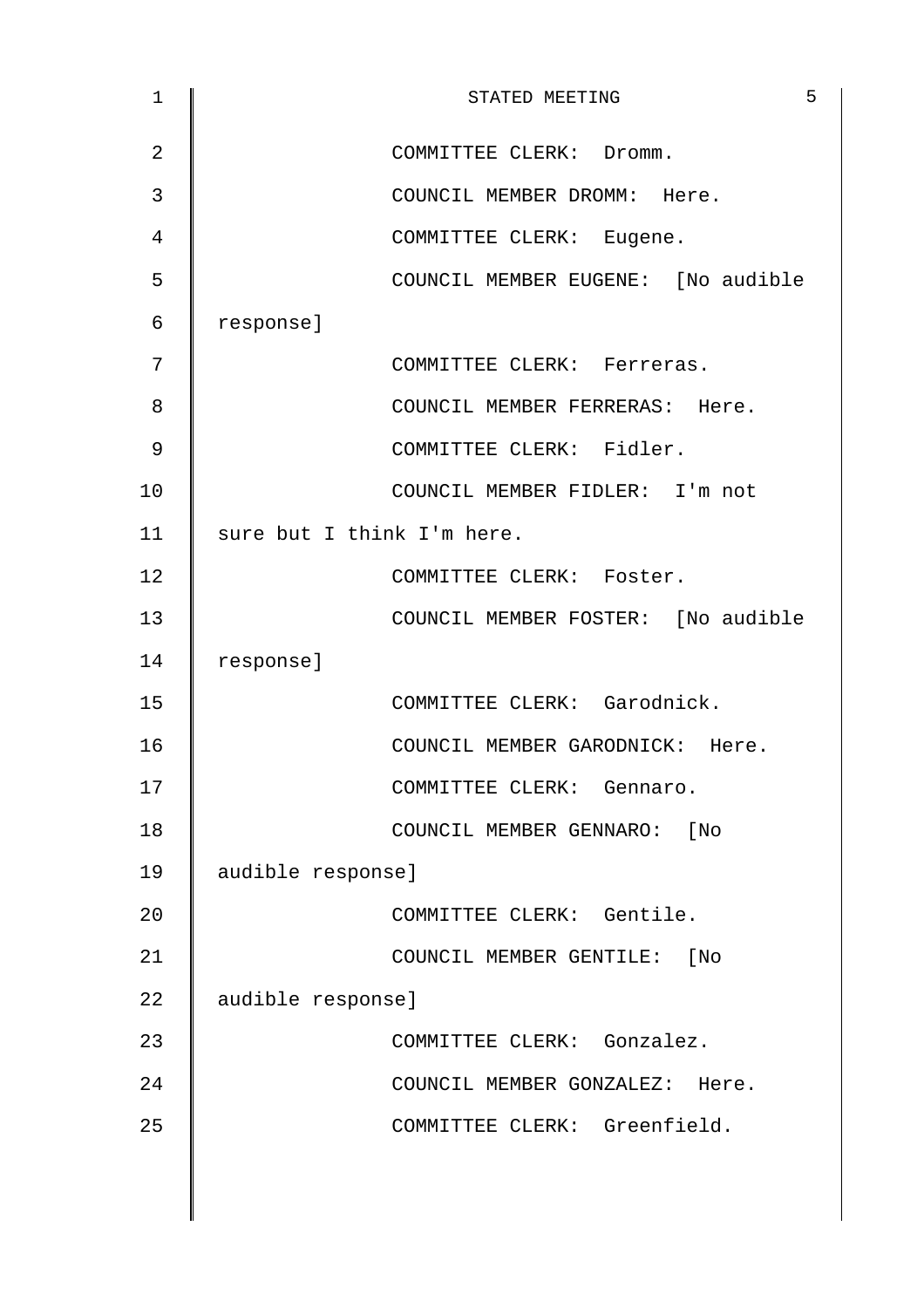| $\mathbf{1}$   |                   | 6<br>STATED MEETING                |
|----------------|-------------------|------------------------------------|
| $\overline{2}$ |                   | COUNCIL MEMBER GREENFIELD: [No     |
| 3              | audible response] |                                    |
| 4              |                   | COMMITTEE CLERK: Halloran.         |
| 5              |                   | COUNCIL MEMBER HALLORAN: Yeah, I'm |
| 6              | here.             |                                    |
| 7              |                   | COMMITTEE CLERK: Ignizio.          |
| 8              |                   | COUNCIL MEMBER IGNIZIO: 11:20,     |
| 9              | here.             |                                    |
| 10             |                   | COMMITTEE CLERK: Jackson.          |
| 11             |                   | COUNCIL MEMBER JACKSON: Always     |
| 12             | here.             |                                    |
| 13             |                   | COMMITTEE CLERK: James.            |
| 14             |                   | COUNCIL MEMBER JAMES: Here.        |
| 15             |                   | COMMITTEE CLERK: Koo.              |
| 16             |                   | COUNCIL MEMBER KOO: Present.       |
| 17             |                   | COMMITTEE CLERK:<br>Koppell.       |
| 18             |                   | COUNCIL MEMBER KOPPELL: Here.      |
| 19             |                   | COMMITTEE CLERK: Koslowitz.        |
| 20             |                   | COUNCIL MEMBER KOSLOWITZ: Here.    |
| 21             |                   | COMMITTEE CLERK: Lander            |
| 22             |                   | COUNCIL MEMBER LANDER: Not for too |
| 23             | much longer.      |                                    |
| 24             |                   | COMMITTEE CLERK: Lappin.           |
| 25             |                   | COUNCIL MEMBER LAPPIN: [No audible |
|                |                   |                                    |
|                |                   |                                    |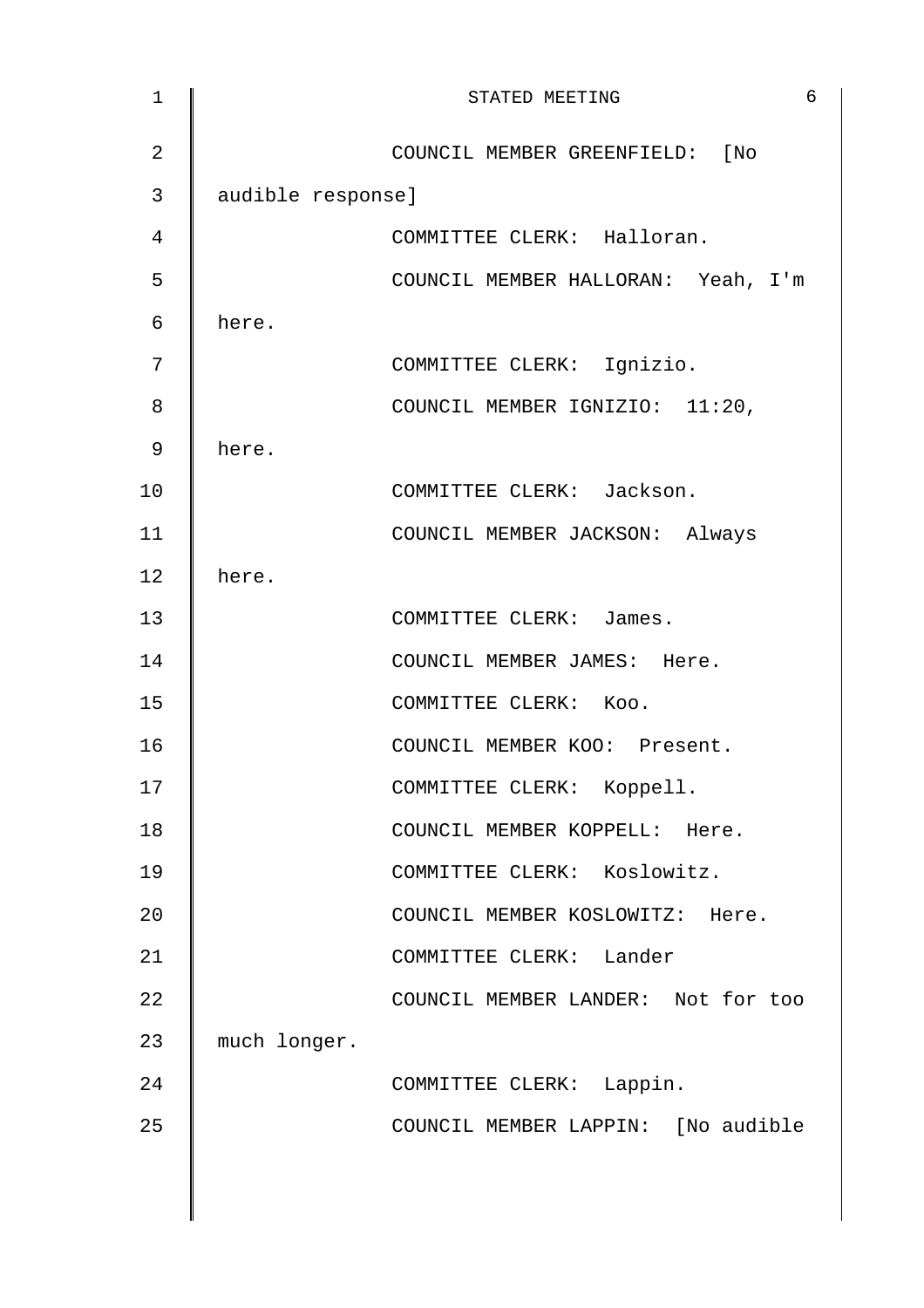| $\mathbf 1$    |           | 7<br>STATED MEETING               |
|----------------|-----------|-----------------------------------|
| $\overline{2}$ | response] |                                   |
| 3              |           | COMMITTEE CLERK: Levin.           |
| 4              |           | COUNCIL MEMBER LEVIN: [No audible |
| 5              | response] |                                   |
| 6              |           | COMMITTEE CLERK: Mark-Viverito.   |
| 7              |           | COUNCIL MEMBER MARK-VIVERITO:     |
| 8              | Present.  |                                   |
| 9              |           | [Gavel banging]                   |
| 10             |           | SERGEANT AT ARMS: Quiet please,   |
| 11             | sit down. |                                   |
| 12             |           | COMMITTEE CLERK: Mealy.           |
| 13             |           | COUNCIL MEMBER MEALY: [No audible |
| 14             | response] |                                   |
| 15             |           | COMMITTEE CLERK: Mendez.          |
| 16             |           | COUNCIL MEMBER MENDEZ: Here.      |
| 17             |           | COMMITTEE CLERK: Nelson.          |
| 18             |           | COUNCIL MEMBER NELSON: Here.      |
| 19             |           | COMMITTEE CLERK: Palma.           |
| 20             |           | COUNCIL MEMBER PALMA: [No audible |
| 21             | response] |                                   |
| 22             |           | COMMITTEE CLERK: Recchia.         |
| 23             |           | COUNCIL MEMBER RECCHIA: Here.     |
| 24             |           | COMMITTEE CLERK: Reyna.           |
| 25             |           | COUNCIL MEMBER REYNA: Here.       |
|                |           |                                   |
|                |           |                                   |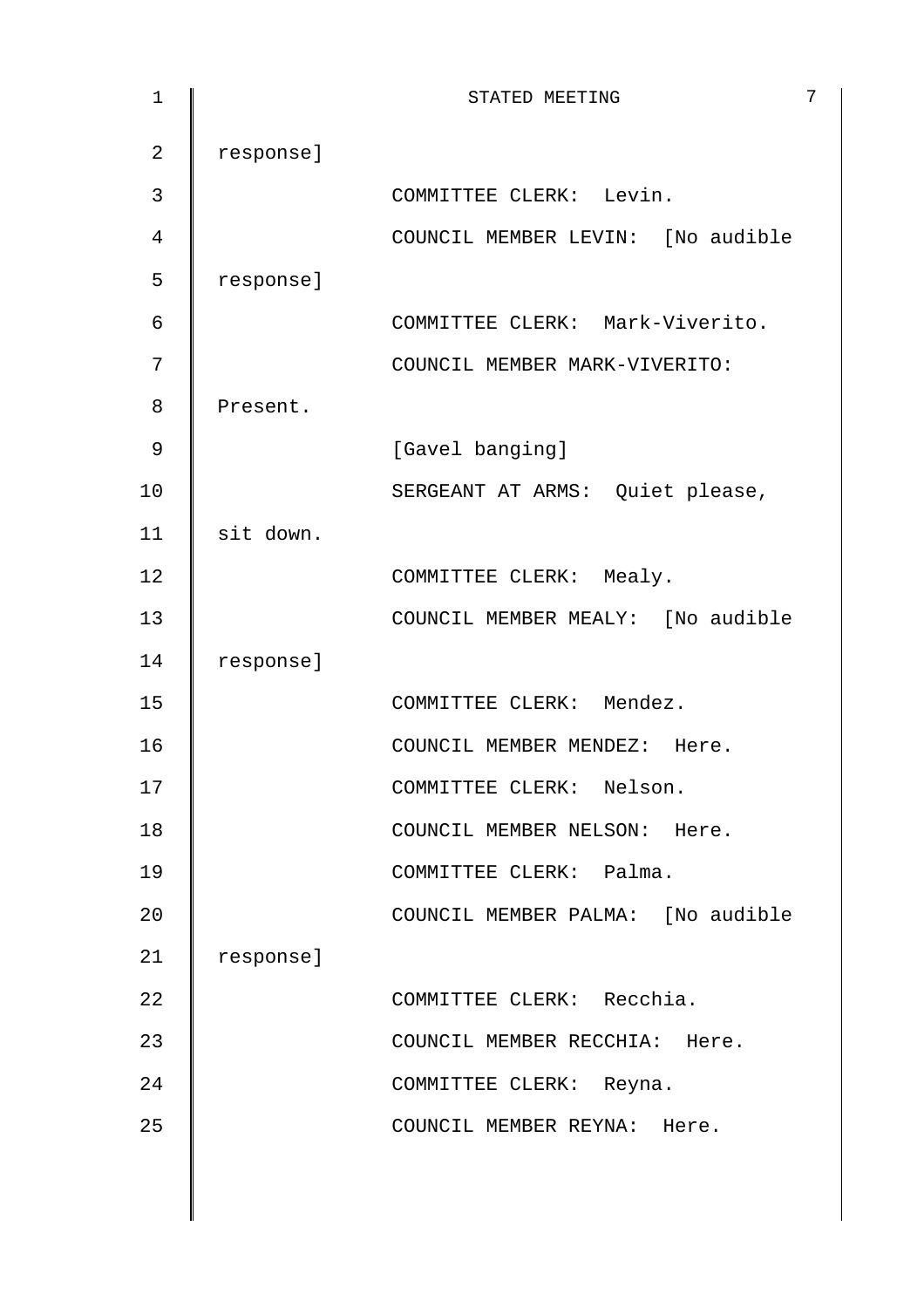| $\mathbf 1$    | STATED MEETING                   | 8 |
|----------------|----------------------------------|---|
| $\overline{2}$ | COMMITTEE CLERK: Rodriguez.      |   |
| 3              | COUNCIL MEMBER RODRIGUEZ: Here.  |   |
| 4              | COMMITTEE CLERK: Rose.           |   |
| 5              | COUNCIL MEMBER ROSE: Here.       |   |
| 6              | COMMITTEE CLERK: Sanders.        |   |
| 7              | COUNCIL MEMBER SANDERS: Present. |   |
| 8              | COMMITTEE CLERK: Seabrook.       |   |
| 9              | COUNCIL MEMBER SEABROOK: [No     |   |
| 10             | audible response]                |   |
| 11             | COMMITTEE CLERK: Ulrich.         |   |
| 12             | COUNCIL MEMBER ULRICH: Present.  |   |
| 13             | COMMITTEE CLERK: Vacca.          |   |
| 14             | COUNCIL MEMBER VACCA: Here.      |   |
| 15             | COMMITTEE CLERK: Vallone.        |   |
| 16             | COUNCIL MEMBER VALLONE: Here.    |   |
| 17             | COMMITTEE CLERK: Van Bramer.     |   |
| 18             | COUNCIL MEMBER VAN BRAMER: Here. |   |
| 19             | COMMITTEE CLERK: Vann.           |   |
| 20             | COUNCIL MEMBER VANN: Here.       |   |
| 21             | COMMITTEE CLERK: Weprin.         |   |
| 22             | COUNCIL MEMBER WEPRIN: Here.     |   |
| 23             | COMMITTEE CLERK: Williams.       |   |
| 24             | COUNCIL MEMBER WILLIAMS: Here.   |   |
| 25             | COMMITTEE CLERK: Wills.          |   |
|                |                                  |   |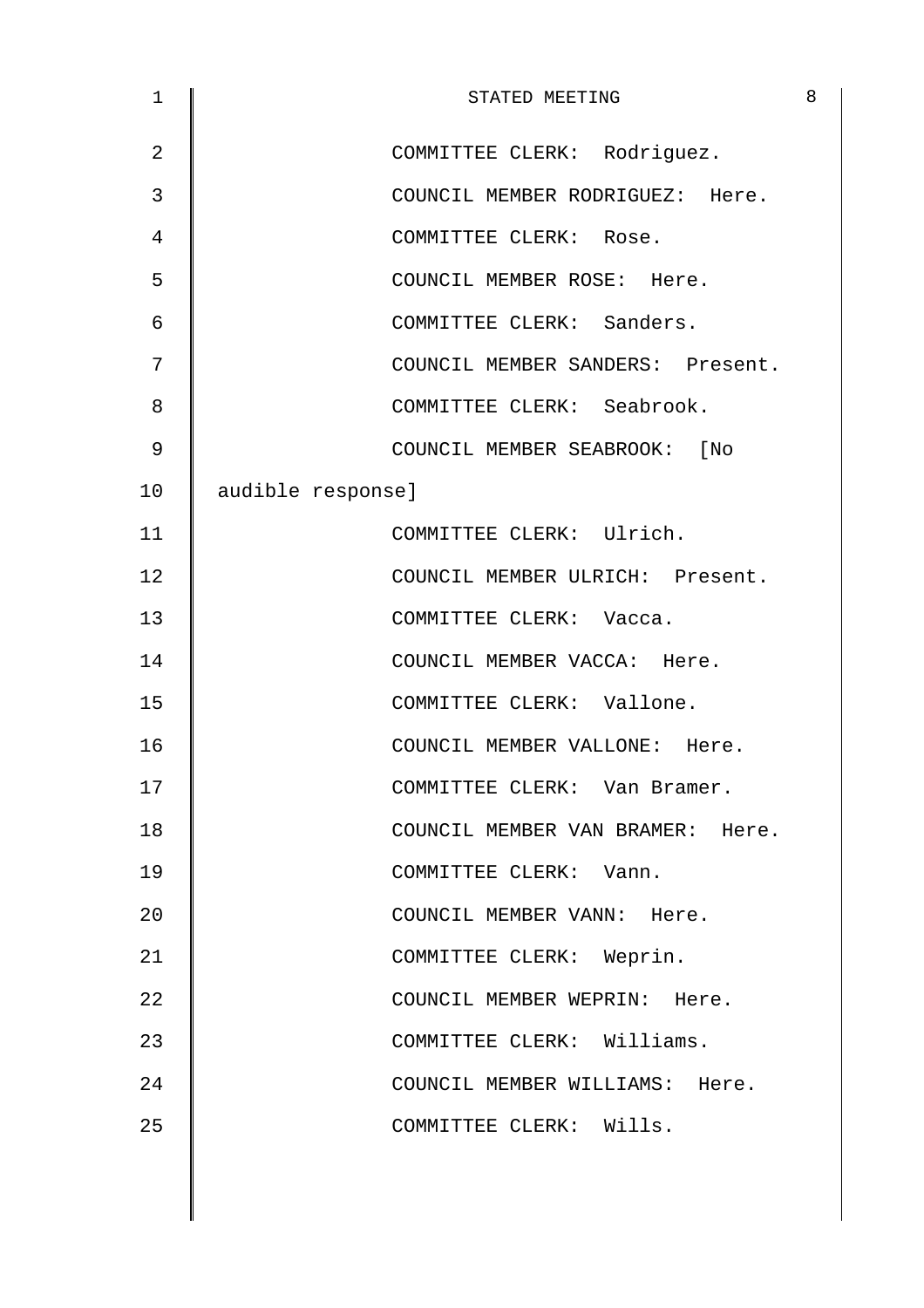| $\mathbf 1$ | 9<br>STATED MEETING                                                      |
|-------------|--------------------------------------------------------------------------|
| 2           | COUNCIL MEMBER WILLS: Here.                                              |
| 3           | COMMITTEE CLERK: Oddo.                                                   |
| 4           | COUNCIL MEMBER ODDO: Yes.                                                |
| 5           | COMMITTEE CLERK: Rivera.                                                 |
| 6           | COUNCIL MEMBER RIVERA: Here.                                             |
| 7           | COMMITTEE CLERK: Speaker Quinn.                                          |
| 8           | SPEAKER QUINN: Here.                                                     |
| 9           | COMMITTEE CLERK: We have a quorum.                                       |
| 10          | MAJORITY LEADER RIVERA: A quorum                                         |
| 11          | is present. At this point in time I'm calling                            |
| 12          | this meeting into recess, the meeting from June                          |
| 13          | $14^{\text{th}}$ that's held on June 28 <sup>th</sup> , adjourned. Okay. |
| 14          | This meeting is adjourned. And now we're going to                        |
| 15          | open up the meeting from June 28 <sup>th</sup> at this point in          |
| 16          | time can we please get a second roll call.                               |
| 17          | COMMITTEE CLERK: Arroyo.                                                 |
| 18          | COUNCIL MEMBER ARROYO: Still here.                                       |
| 19          | COMMITTEE CLERK: Barron.                                                 |
| 20          | COUNCIL MEMBER BARRON: Here.                                             |
| 21          | COMMITTEE CLERK: Brewer.                                                 |
| 22          | COUNCIL MEMBER BREWER: Here.                                             |
| 23          | COMMITTEE CLERK: Cabrera.                                                |
| 24          | COUNCIL MEMBER CABRERA: Here.                                            |
| 25          | COMMITTEE CLERK: Chin.                                                   |
|             |                                                                          |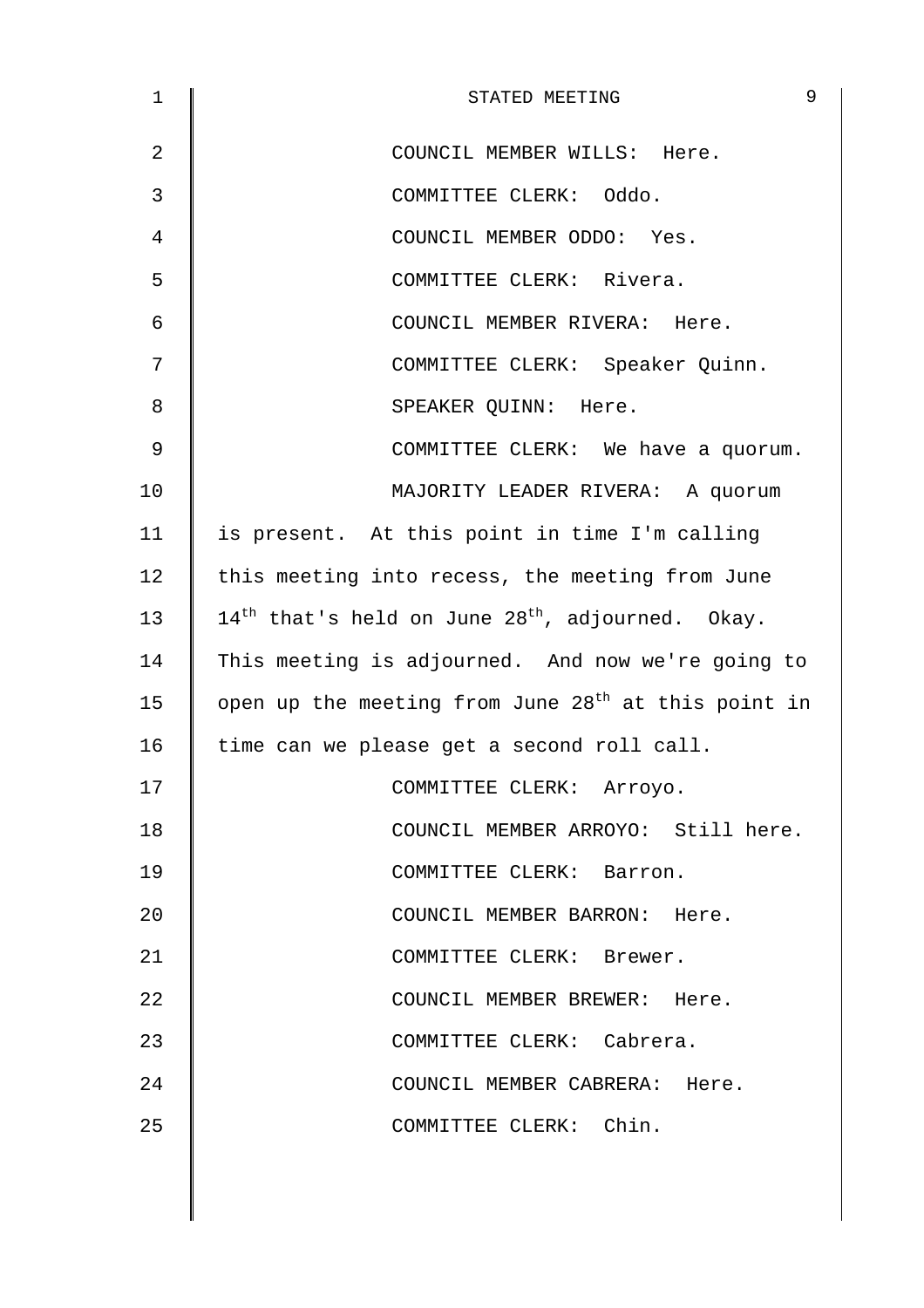| $\mathbf{1}$   |           | 10<br>STATED MEETING               |
|----------------|-----------|------------------------------------|
| $\overline{2}$ |           | COUNCIL MEMBER CHIN: Here.         |
| 3              |           | COMMITTEE CLERK: Comrie.           |
| 4              |           | COUNCIL MEMBER COMRIE: Still       |
| 5              | present.  |                                    |
| 6              |           | COMMITTEE CLERK: Crowley.          |
| 7              |           | COUNCIL MEMBER CROWLEY: Here.      |
| 8              |           | COMMITTEE CLERK: Dickens.          |
| $\mathsf 9$    |           | COUNCIL MEMBER DICKENS: Here.      |
| 10             |           | COMMITTEE CLERK: Dilan.            |
| 11             |           | SERGEANT AT ARMS: Quiet please.    |
| 12             |           | COUNCIL MEMBER DILAN: Here.        |
| 13             |           | COMMITTEE CLERK: Dromm.            |
| 14             |           | COUNCIL MEMBER DROMM: Here.        |
| 15             |           | COMMITTEE CLERK: Eugene.           |
| 16             |           | COUNCIL MEMBER EUGENE: [No audible |
| 17             | response] |                                    |
| 18             |           | COMMITTEE CLERK: Ferreras.         |
| 19             |           | COUNCIL MEMBER FERRERAS: Here.     |
| 20             |           | COMMITTEE CLERK: Fidler.           |
| 21             |           | COUNCIL MEMBER FIDLER: Aqui.       |
| 22             |           | COMMITTEE CLERK: Foster.           |
| 23             |           | COUNCIL MEMBER FOSTER: Here.       |
| 24             |           | [Applause]                         |
| 25             |           | COMMITTEE CLERK: Garodnick.        |
|                |           |                                    |
|                |           |                                    |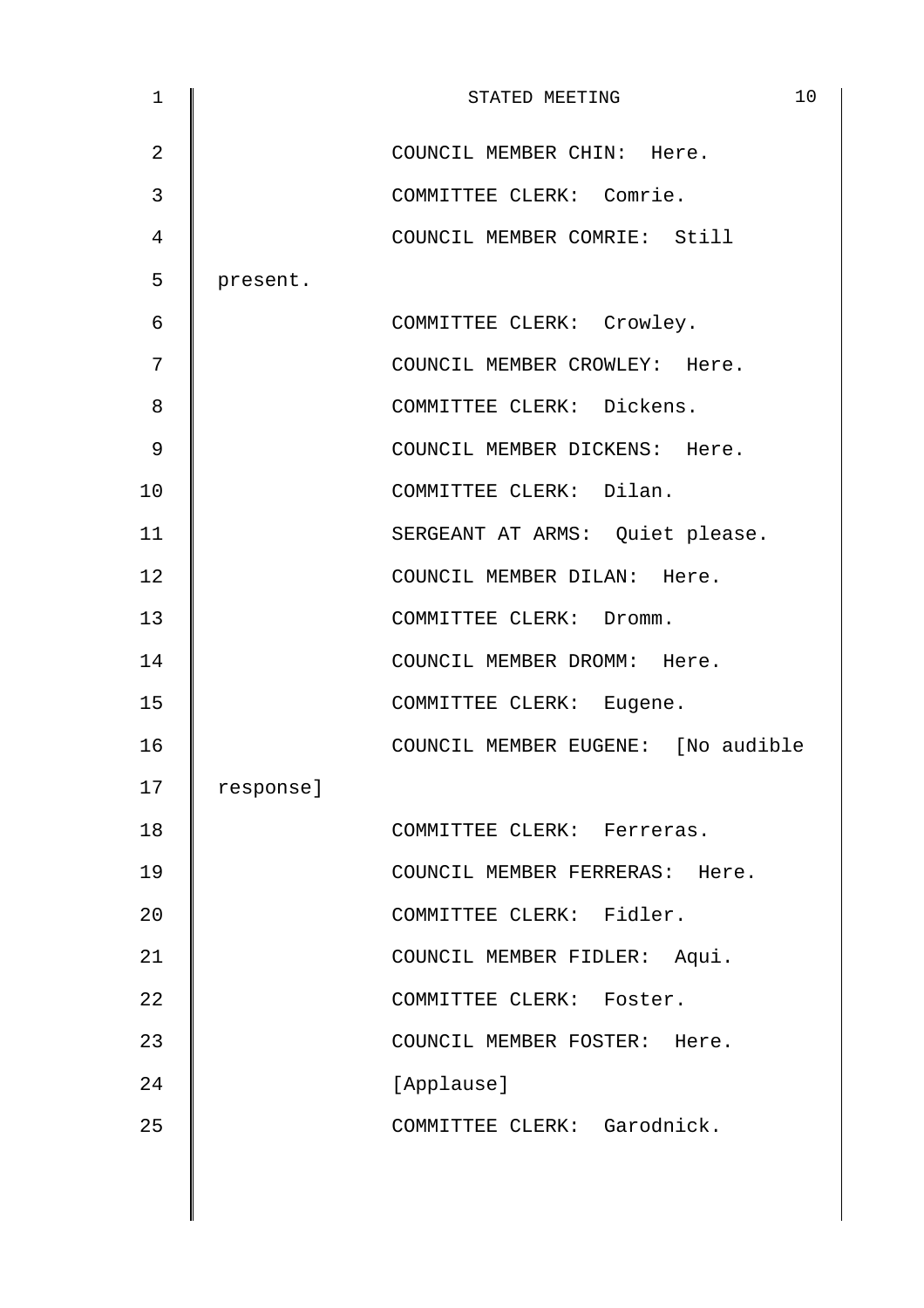| $\mathbf 1$    | 11<br>STATED MEETING             |
|----------------|----------------------------------|
| $\overline{2}$ | COUNCIL MEMBER GARODNICK: Here.  |
| 3              | COMMITTEE CLERK: Gennaro.        |
| 4              | COUNCIL MEMBER GENNARO: [No      |
| 5              | audible response]                |
| 6              | COMMITTEE CLERK: Gentile.        |
| 7              | COUNCIL MEMBER GENTILE: [No      |
| 8              | audible response]                |
| 9              | COMMITTEE CLERK: Gonzalez.       |
| 10             | COUNCIL MEMBER GONZALEZ: Here.   |
| 11             | COMMITTEE CLERK: Greenfield.     |
| 12             | COUNCIL MEMBER GREENFIELD: [No   |
| 13             | audible response]                |
| 14             | COMMITTEE CLERK: Halloran.       |
| 15             | COUNCIL MEMBER HALLORAN: Ich ben |
| 16             | here, danke.                     |
| 17             | COMMITTEE CLERK:<br>Ignizio.     |
| 18             | COUNCIL MEMBER IGNIZIO: 11:23,   |
| 19             | here.                            |
| 20             | COMMITTEE CLERK: Jackson.        |
| 21             | COUNCIL MEMBER JACKSON: Always   |
| 22             | here.                            |
| 23             | COMMITTEE CLERK: James.          |
| 24             | COUNCIL MEMBER JAMES: Here.      |
| 25             | COMMITTEE CLERK: Koo.            |
|                |                                  |
|                |                                  |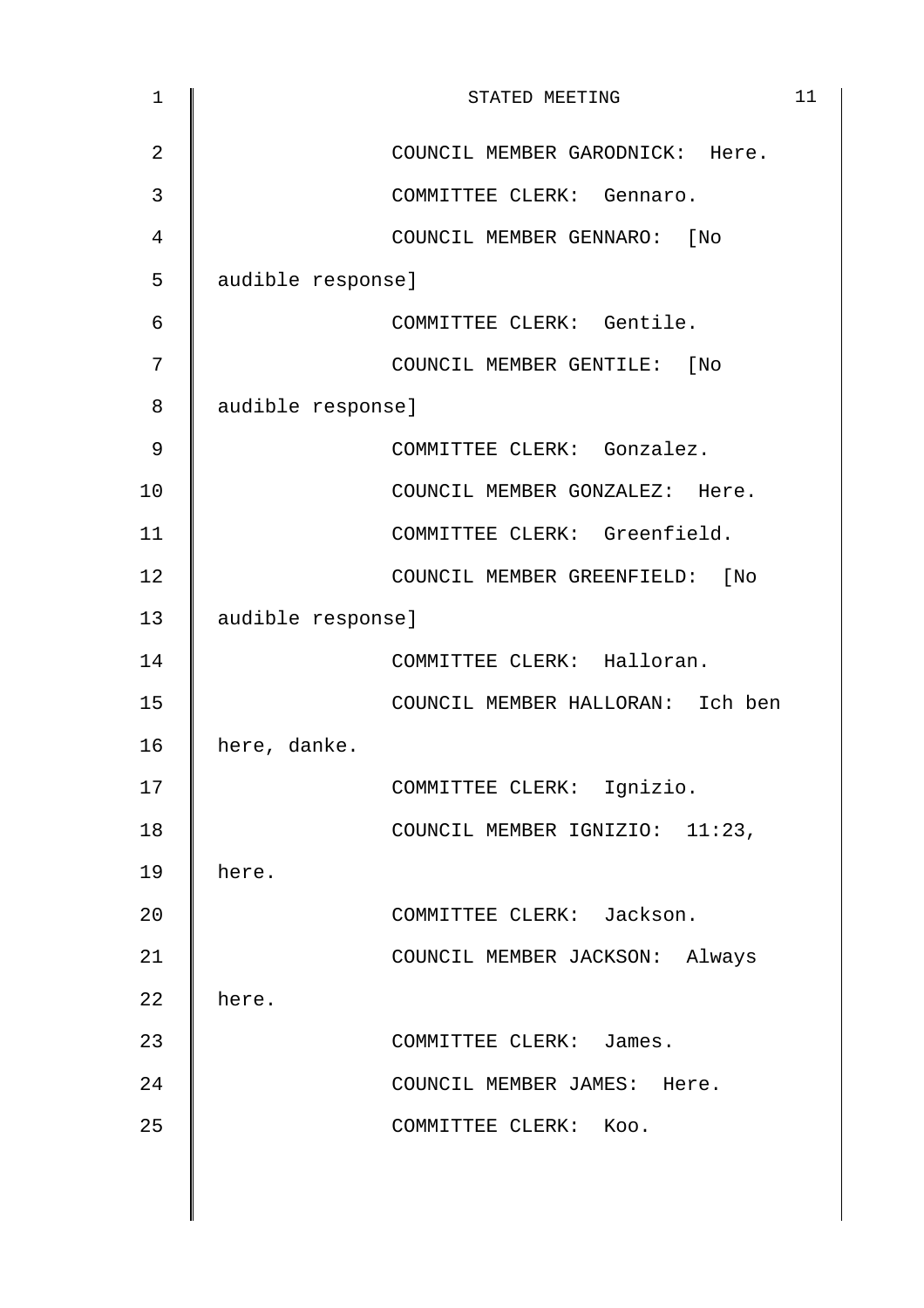| 1  | STATED MEETING                     | 12 |
|----|------------------------------------|----|
| 2  | COUNCIL MEMBER KOO: Here.          |    |
| 3  | COMMITTEE CLERK: Koppell.          |    |
| 4  | COUNCIL MEMBER KOPPELL: Here.      |    |
| 5  | COMMITTEE CLERK: Koslowitz.        |    |
| 6  | COUNCIL MEMBER KOSLOWITZ: Here.    |    |
| 7  | COMMITTEE CLERK: Lander.           |    |
| 8  | COUNCIL MEMBER LANDER: Here.       |    |
| 9  | COMMITTEE CLERK: Lappin.           |    |
| 10 | COUNCIL MEMBER LAPPIN: [No audible |    |
| 11 | response]                          |    |
| 12 | COMMITTEE CLERK: Levin.            |    |
| 13 | COUNCIL MEMBER LEVIN: [No audible  |    |
| 14 | response]                          |    |
| 15 | COMMITTEE CLERK: Eugene.           |    |
| 16 | COUNCIL MEMBER EUGENE: Here.       |    |
| 17 | COMMITTEE CLERK: Mark-Viverito.    |    |
| 18 | COUNCIL MEMBER MARK-VIVERITO: [No  |    |
| 19 | audible response]                  |    |
| 20 | COMMITTEE CLERK: Mealy.            |    |
| 21 | COUNCIL MEMBER MEALY: [No audible  |    |
| 22 | response]                          |    |
| 23 | COMMITTEE CLERK: Mendez.           |    |
| 24 | COUNCIL MEMBER MENDEZ: Here.       |    |
| 25 | COMMITTEE CLERK: Nelson.           |    |
|    |                                    |    |
|    |                                    |    |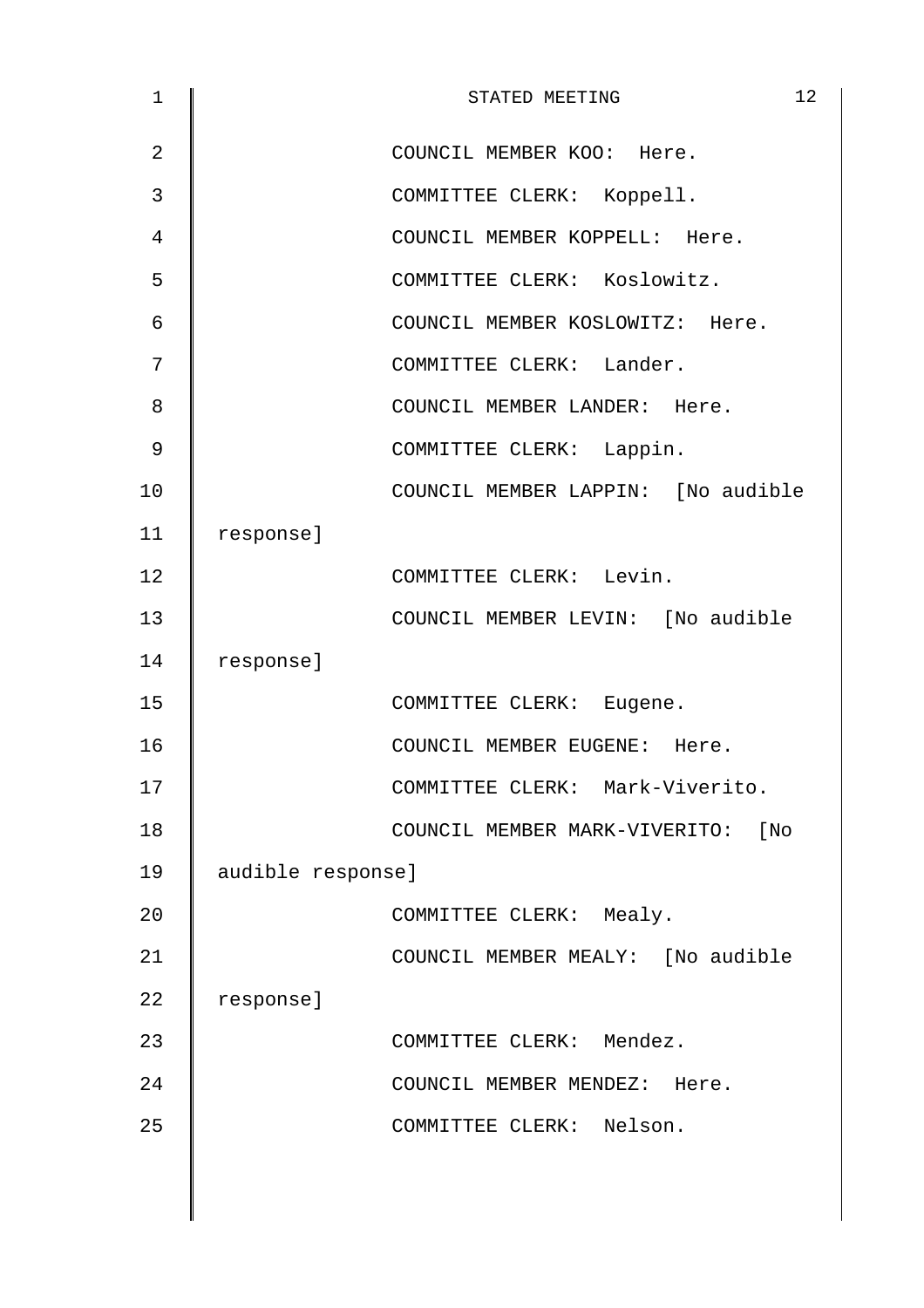| $\mathbf{1}$   |               | 13<br>STATED MEETING              |
|----------------|---------------|-----------------------------------|
| $\overline{2}$ |               | COUNCIL MEMBER NELSON: Here.      |
| 3              |               | COMMITTEE CLERK: Palma.           |
| 4              |               | COUNCIL MEMBER PALMA: [No audible |
| 5              | response]     |                                   |
| 6              |               | COMMITTEE CLERK: Recchia.         |
| 7              |               | COUNCIL MEMBER RECCHIA: Aye.      |
| 8              |               | COMMITTEE CLERK: Thank you.       |
| 9              | Reyna.        |                                   |
| 10             |               | COUNCIL MEMBER REYNA: Here.       |
| 11             |               | COMMITTEE CLERK: Rodriguez.       |
| 12             |               | COUNCIL MEMBER RODRIGUEZ: Here.   |
| 13             |               | COMMITTEE CLERK: Rose. Rose.      |
| 14             |               | COUNCIL MEMBER ROSE: Yes.         |
| 15             |               | COMMITTEE CLERK: Thank you. Thank |
| 16             | you. Sanders. |                                   |
| 17             |               | COUNCIL MEMBER SANDERS: Present.  |
| 18             |               | COMMITTEE CLERK: Seabrook.        |
| 19             |               | COUNCIL MEMBER SEABROOK: Here.    |
| 20             |               | COMMITTEE CLERK: Ulrich.          |
| 21             |               | COUNCIL MEMBER ULRICH: Here.      |
| 22             |               | COMMITTEE CLERK: Vacca.           |
| 23             |               | COUNCIL MEMBER VACCA: Here.       |
| 24             |               | COMMITTEE CLERK: Vallone.         |
| 25             |               | COUNCIL MEMBER VALLONE: Here.     |
|                |               |                                   |
|                |               |                                   |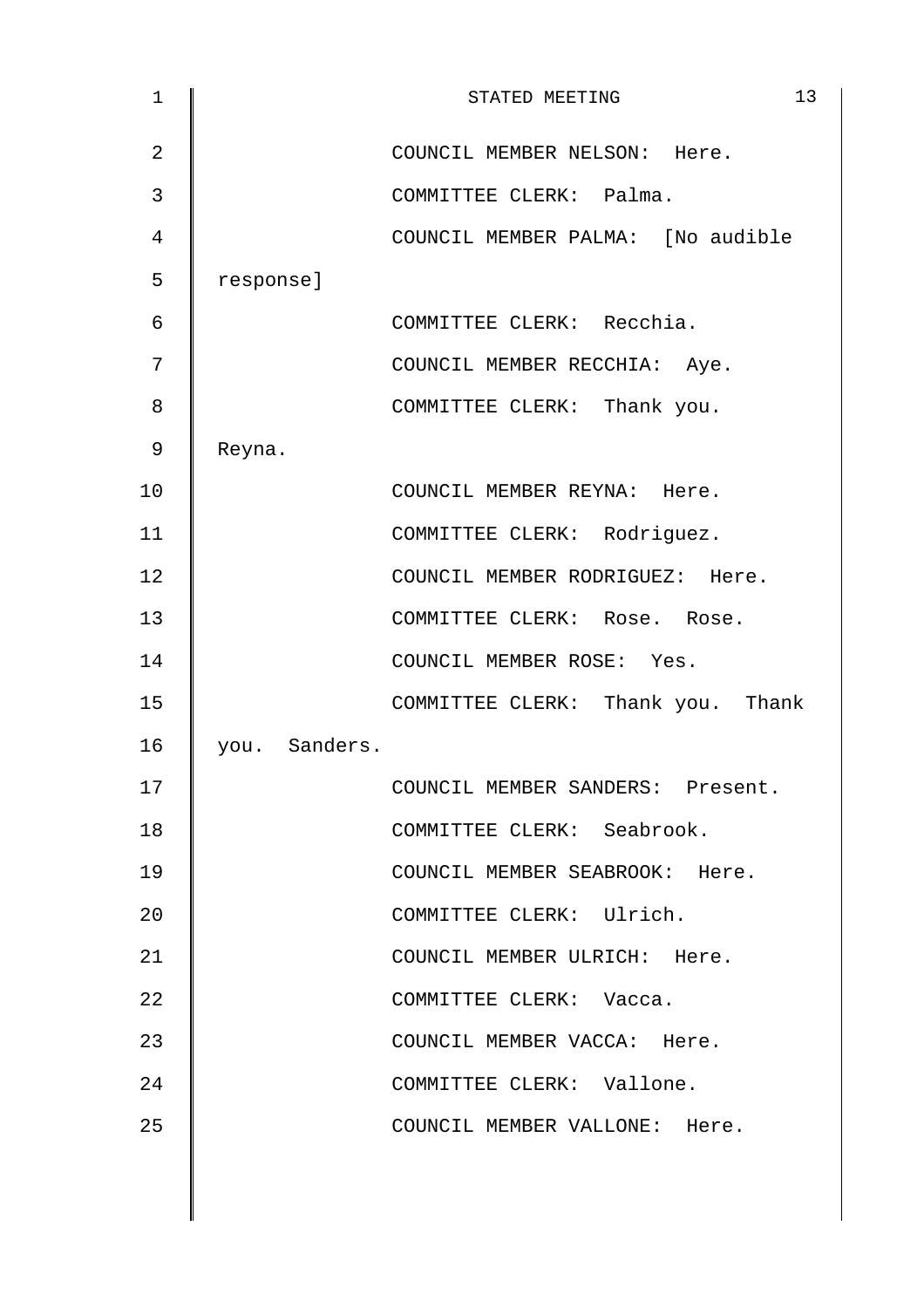| 1              |                            | STATED MEETING                |                                    | 14 |
|----------------|----------------------------|-------------------------------|------------------------------------|----|
| $\overline{2}$ |                            | COMMITTEE CLERK: Van Bramer.  |                                    |    |
| 3              |                            |                               | COUNCIL MEMBER VAN BRAMER: Here.   |    |
| 4              |                            | COMMITTEE CLERK: Vann.        |                                    |    |
| 5              |                            | COUNCIL MEMBER VANN: Here.    |                                    |    |
| 6              |                            | COMMITTEE CLERK: Weprin.      |                                    |    |
| 7              |                            | COUNCIL MEMBER WEPRIN: Here.  |                                    |    |
| 8              |                            | COMMITTEE CLERK: Williams.    |                                    |    |
| 9              |                            |                               | COUNCIL MEMBER WILLIAMS: At least  |    |
| 10             | physically I'm here.       |                               |                                    |    |
| 11             |                            | COMMITTEE CLERK: Wills.       |                                    |    |
| 12             |                            | COUNCIL MEMBER WILLS: Here.   |                                    |    |
| 13             |                            | COMMITTEE CLERK: Oddo.        |                                    |    |
| 14             |                            | SERGEANT AT ARMS: Quiet down  |                                    |    |
| 15             | please.                    |                               |                                    |    |
| 16             |                            |                               | COUNCIL MEMBER ODDO: [No audible   |    |
| 17             | response]                  |                               |                                    |    |
| 18             |                            | COMMITTEE CLERK: Rivera.      |                                    |    |
| 19             |                            | COUNCIL MEMBER RIVERA: Here.  |                                    |    |
| 20             |                            |                               | COMMITTEE CLERK: Speaker Quinn.    |    |
| 21             |                            | SPEAKER QUINN: Present.       |                                    |    |
| 22             |                            |                               | COMMITTEE CLERK: We have a quorum. |    |
| 23             |                            |                               | MAJORITY LEADER RIVERA: A quorum   |    |
| 24             | is present. Madam Speaker? |                               |                                    |    |
| 25             |                            | SPEAKER QUINN: Thank you very |                                    |    |
|                |                            |                               |                                    |    |
|                |                            |                               |                                    |    |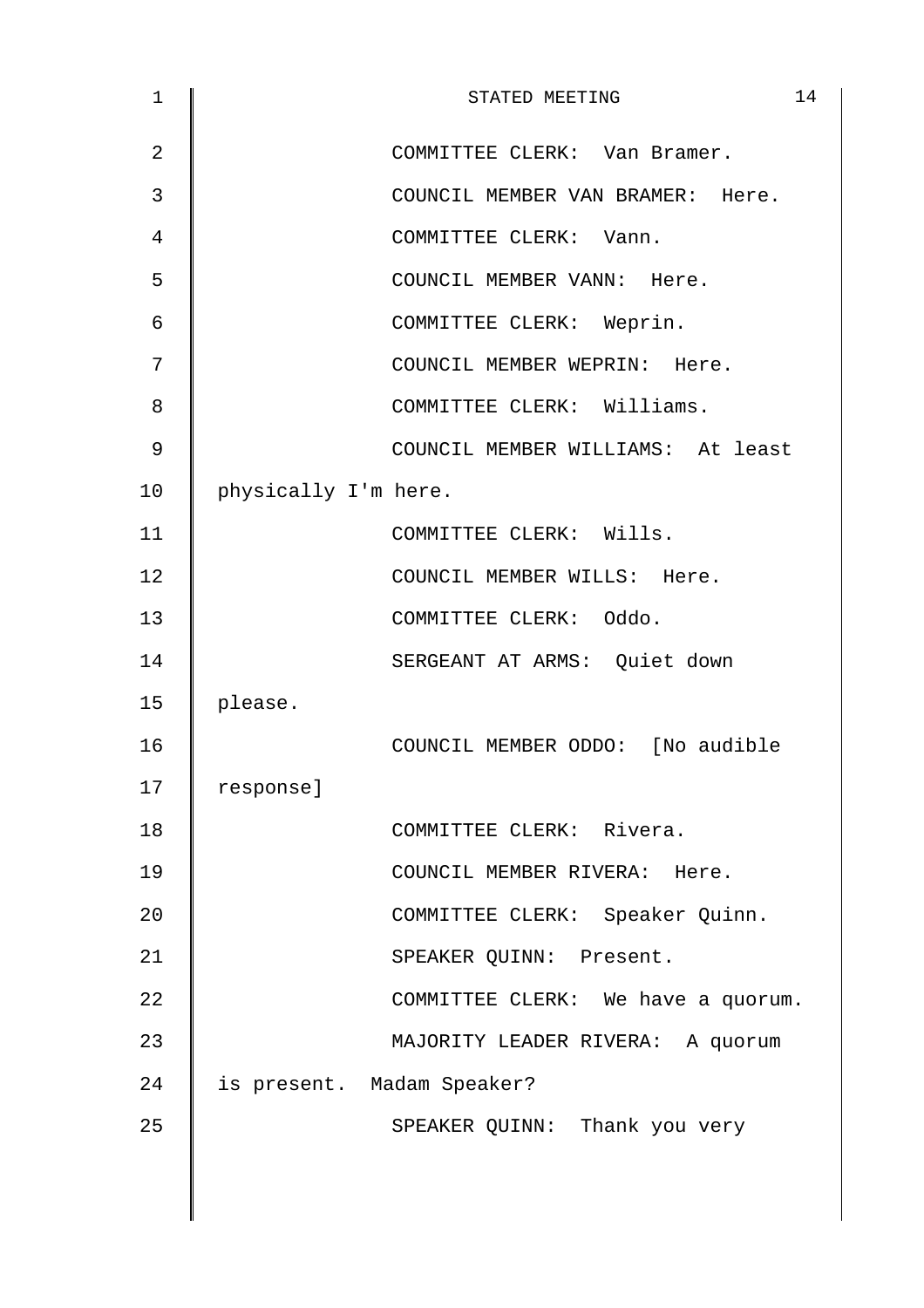| $\mathbf{1}$ | 15<br>STATED MEETING                               |
|--------------|----------------------------------------------------|
| 2            | $much. I--$                                        |
| 3            | SERGEANT AT ARMS: [Interposing]                    |
| 4            | Quiet please. Quiet please.                        |
| 5            | SPEAKER QUINN: Just want to update                 |
| 6            | folks on the scheduling situation 'cause it's not  |
| 7            | exactly as we had previously planned. Due to some  |
| 8            | software challenges with our new computer system   |
| 9            | for the capital budget, we've had some production  |
| 10           | problems that have delayed production of the       |
| 11           | documents. And we are going to need a few more     |
| 12           | hours.                                             |
| 13           | So instead of us staying and                       |
| 14           | voting, you know, in the early morning, what we    |
| 15           | have done is convened the meeting so the documents |
| 16           | will be appropriately dated. We are going to       |
| 17           | stand in recess. The Finance staff with OMB is     |
| 18           | going to finish the production of the capital      |
| 19           | budget paperwork. Basically they're just in the    |
| 20           | phase now of triple checking it to make sure it's  |
| 21           | right. And then we'll move into the printing       |
| 22           | phase which takes about three or four hours.       |
| 23           | So what we need is for the Finance                 |
| 24           | Committee to be back here at the bank tomorrow at  |
| 25           | 9:00 A.M. and for the full Council to be here at   |
|              |                                                    |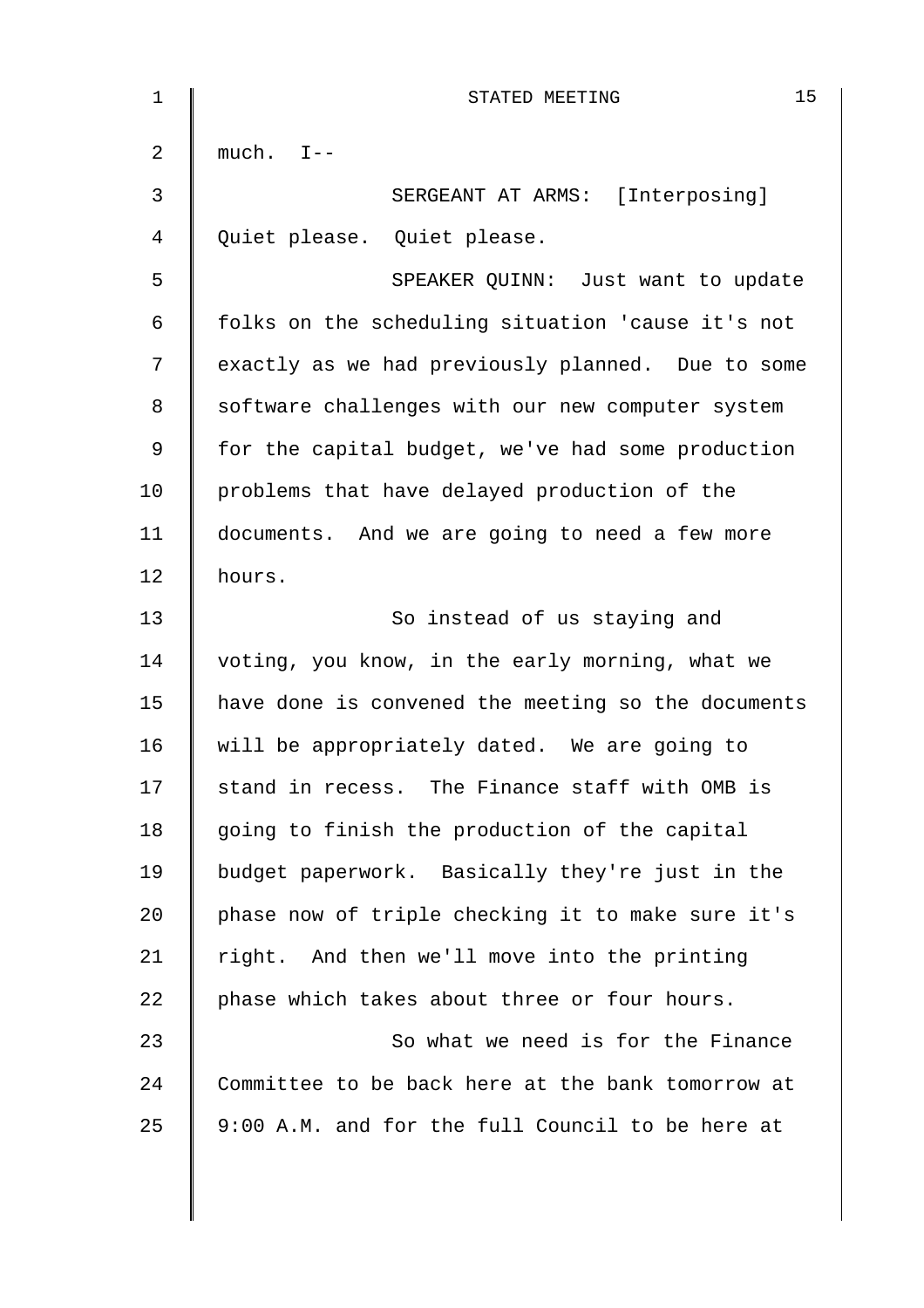| $\mathbf 1$    | 16<br>STATED MEETING                               |
|----------------|----------------------------------------------------|
| $\overline{a}$ | 9:30 for the full Stated Meeting. It's very        |
| $\mathfrak{Z}$ | important that folks be here on time 'cause as     |
| 4              | we've said in the past OMB's preference is to have |
| 5              | two full business days to wrap up the end of the   |
| 6              | fiscal year and deal with the implementation of    |
| 7              | the final FY '11 mod and do the banking actions    |
| 8              | that are required to start FY '12. We will get     |
| 9              | done by noon; they'll have a day and a half which  |
| 10             | is enough, more than enough, though their          |
| 11             | preference is two days. So we're going to start    |
| 12             | right at 9:00 and then at 9:30. So I apologize     |
| 13             | though I thank the Minority Leader for hosting a   |
| 14             | soiree in his office to keep folks occupied, a     |
| 15             | bipartisan, bi-philosophical soiree.               |
| 16             | And apparently Julissa wasn't                      |
| 17             | invited and you'll have to discuss that later.     |
| 18             | But for the record Julissa only brought amams      |
| 19             | [phonetic] here to Ramon not to me or Chuck so I'm |
| 20             | just saying perhaps what goes around comes around. |
| 21             | But that said, I apologize for the delay. I thank  |
| 22             | folks for their patience. And I know that we all   |
| 23             | agree that it's important that the capital budget  |
| 24             | is correct. And next year we will not have any of  |
| 25             | these system challenges.                           |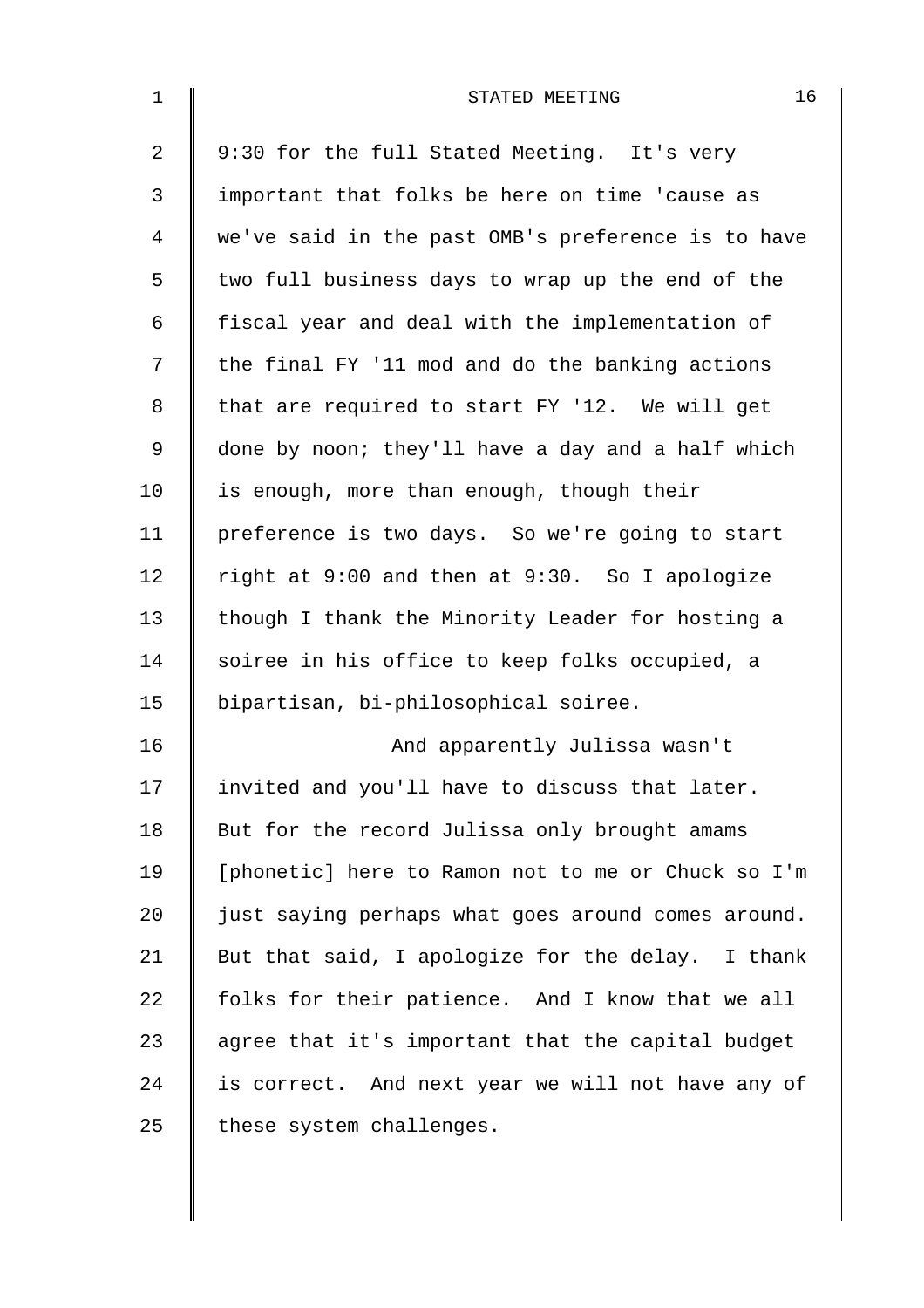| 17<br>STATED MEETING                               |
|----------------------------------------------------|
| So we now stand in recess. We will                 |
| see Finance at 9:00, the full Council at 9:30.     |
| Thank you all very much.                           |
| MAJORITY LEADER RIVERA: One                        |
| second. We have Council Member Gennaro just        |
| walked in.                                         |
| SPEAKER QUINN: One second. Oh,                     |
| and I have one other thing.                        |
| SERGEANT AT ARMS: Sit down                         |
| everyone.                                          |
| SPEAKER QUINN: And Council Member                  |
| Gennaro.                                           |
| COUNCIL MEMBER GENNARO: Here.                      |
| SPEAKER QUINN: Here. And I just                    |
| want to welcome back and the bad news for her is   |
| that she has to come back tomorrow, Momma Council  |
| Member Helen Foster.                               |
| [Cheering, applause]                               |
| SPEAKER QUINN: Who has an iPad                     |
| full of the most beautiful pictures of Nia Amani   |
| [phonetic], just like her dad so everyone needs to |
| go look at them. And there's nothing wrong with    |
| bringing a lovely baby present tomorrow, I'm just  |
| saying. So thank you Council Member Foster and     |
|                                                    |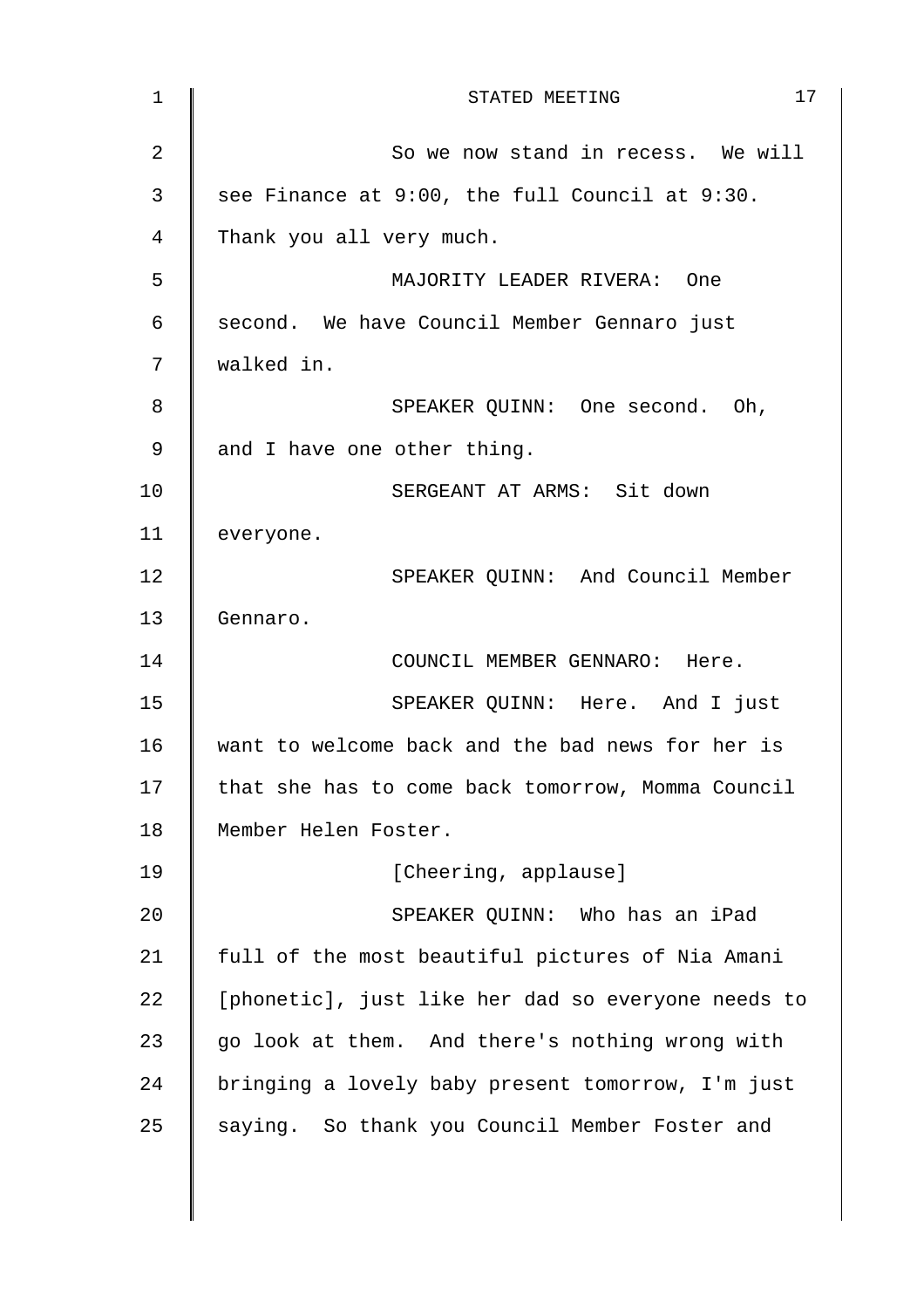| $\mathbf 1$    | 18<br>STATED MEETING                          |
|----------------|-----------------------------------------------|
| $\overline{a}$ | I'll see everybody in the morning. Take care. |
| $\mathfrak{Z}$ | MAJORITY LEADER RIVERA: Thank you             |
| 4              | very much. This meeting is recessed.          |
| 5              | [Gavel banging]                               |
|                |                                               |
|                |                                               |
|                |                                               |
|                |                                               |
|                |                                               |
|                |                                               |
|                |                                               |
|                |                                               |
|                |                                               |
|                |                                               |
|                |                                               |
|                |                                               |
|                |                                               |
|                |                                               |
|                |                                               |
|                |                                               |
|                |                                               |
|                |                                               |
|                |                                               |
|                |                                               |
|                |                                               |